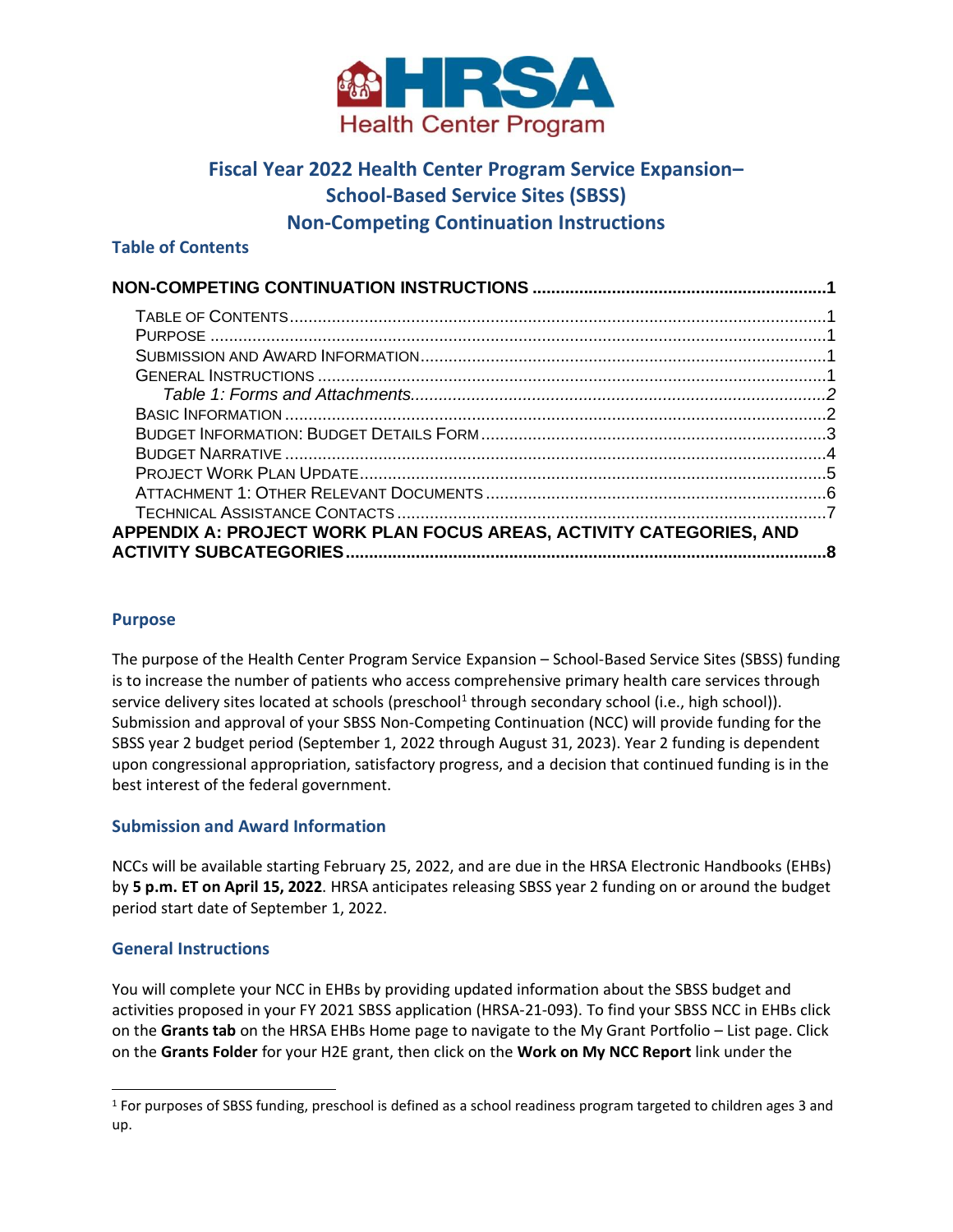Submissions section. Finally, you will locate the record titled "Noncompeting Continuation Progress Report" and you will click on the **Start** link to begin working on your SBSS NCC. Please note after you have started working on the NCC, the system will display an Edit link instead of the Start link the next time you access this page. In your NCC you must include all forms and attachments identified in Table 1: [Forms and Attachments](#page-1-0). Complete all forms online, including the Project Work Plan Update, directly in EHBs. Attachments must be uploaded into EHBs.

NCCs that lack required information will be considered incomplete or non-responsive and will be returned via a "Change Requested" notification in EHBs to provide missing information. If HRSA does not receive your NCC by April 15, 2022, or receives an incomplete or non-responsive NCC, a delay in Notice of Award (NoA) issuance or a lapse in SBSS funding could occur.

Attachments in the NCC are recommended not to exceed **10 pages** in total when printed by HRSA. Do not count the standard OMB-approved forms or your indirect cost rate agreement, if applicable, in the page limit. Narrative documents submitted as attachments must be single-spaced with 12 point, easily readable font (e.g., Times New Roman, Arial, and Calibri) and one-inch margins. You may use smaller font (no less than 10 point) for tables, charts, and footnotes.

| <b>SBSS NCC Section</b>                                   | Form or<br><b>Attachment</b> | <b>Instructions</b>                                                                                                                        |
|-----------------------------------------------------------|------------------------------|--------------------------------------------------------------------------------------------------------------------------------------------|
| Basic Information: SF-PPR and SF-<br>PPR-2                | Form                         | Complete the SF-PPR and SF-PPR-2. Refer to<br>the Basic Information instructions.                                                          |
| <b>Budget Information: Budget</b><br><b>Details</b>       | Form                         | Provide the budget for the upcoming budget<br>period broken down by object class<br>categories and federal/nonfederal funding.             |
| <b>Budget Narrative</b>                                   | Attachment                   | Upload the Budget Narrative. Refer to Budget<br>Narrative instructions.                                                                    |
| Project Work Plan Update                                  | Form                         | Complete the Project Work Plan Update.<br>Refer to the Project Work Plan Update<br>instructions.                                           |
| Attachment 1: Other Relevant<br>Documents (if applicable) | Attachment                   | Upload an indirect cost rate agreement, if<br>applicable. Include other relevant documents<br>to support the proposed project, as desired. |

## <span id="page-1-0"></span>**Table 1: Forms and Attachments**

## <span id="page-1-1"></span>**Basic Information**

The SF-PPR form displays basic information about your health center. Review and update the information as necessary.

The SF-PPR-2 form displays SBSS information related to lobbying activities, areas affected by the project, and the point of contact. Review and update the information as necessary.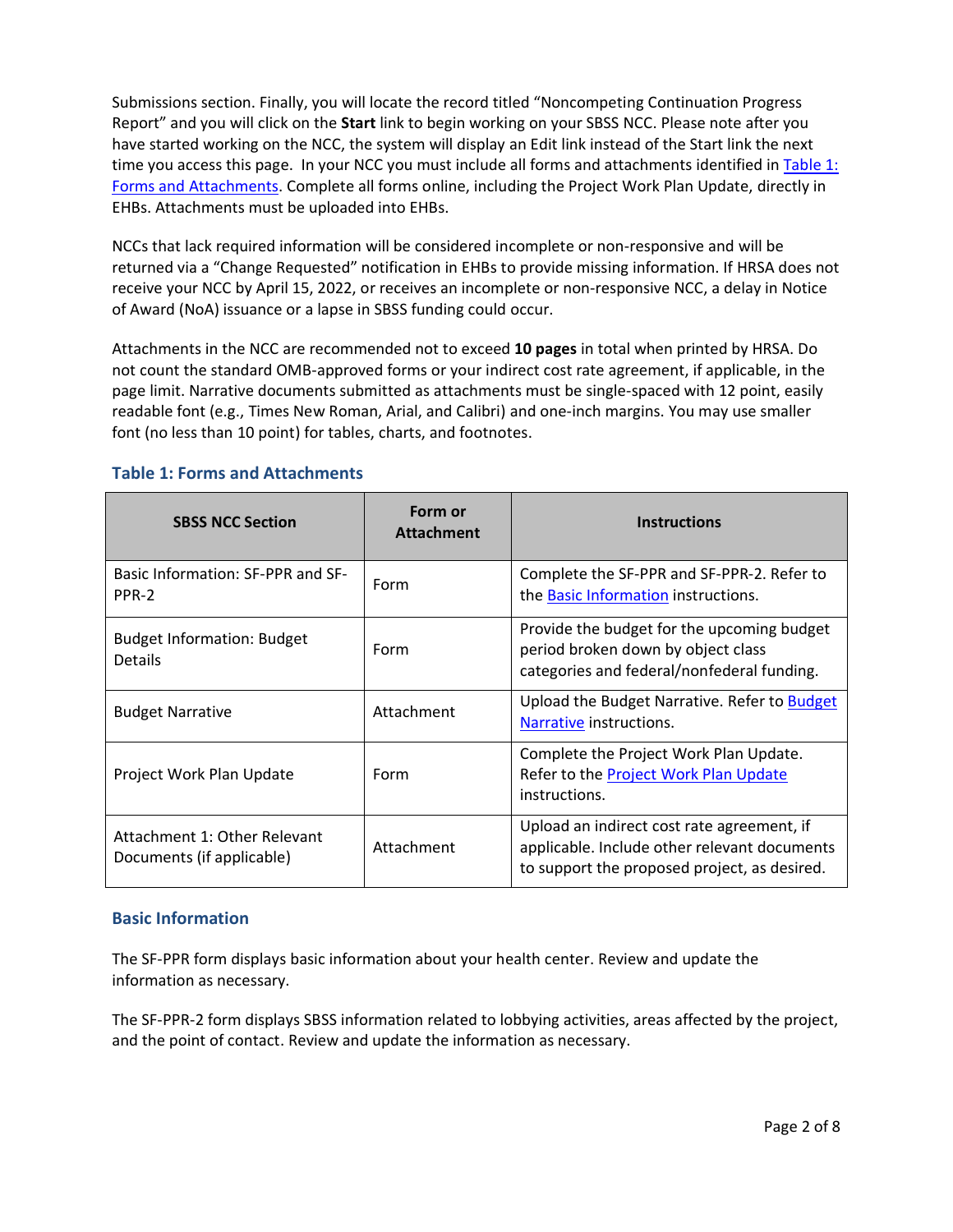## <span id="page-2-0"></span>**Budget Information: Budget Details Form**

In **Section A: Budget Summary**, verify the pre-populated Federal, Non-Federal, and Total budget numbers. The total federal funding requested must equal the Recommended Federal Budget figure that is pre-populated at the top of the Budget Information: Budget Details form. This figure should correspond with the recommended future support figure (Item 33) on the H2E Notice of Award.

**Note**: The NCC may **not** be used to request changes in the total award, funding type(s), or allocation of Health Center Program funds between funding types. **Funding must be requested and will be awarded proportionately for all funding types as currently funded under the Health Center Program.** You may not add new population types.

In the Non-Federal column, provide the total of the non-federal funding sources. Enter all other project costs in the non-federal column. As per 45 CFR §75.302, you must document use of SBSS funds separately and distinctly from other Health Center Program funds and other federal award funds.

The amount(s) in the total column will be calculated automatically as the sum of the federal and nonfederal columns. The amounts for each category in the federal and non-federal columns, as well as the totals, should align with the Budget Narrative.

In **Section B: Budget Categories**, by object class category, provide the Health Center Program federal funding request for the upcoming budget period in the first column and the non-federal funding in the second column. Each line represents a distinct object class category that must be addressed in the Budget Narrative.

Indirect costs may only be claimed with an approved indirect cost rate (see details in the [Budget](#page-3-1)  [Narrative](#page-3-1) section below).

In **Section C: Non-Federal Resources**, provide a breakdown of non-federal funds by funding source (e.g., state, local) for each type of Health Center Program funding (CHC, MHC, HCH, PHPC). If you are a State agency, leave the State column blank and include State funding in the Applicant column. When providing Non-Federal Resources by funding source, include non-SBSS federal funds supporting the proposed project in the "other" category. Program Income must be consistent with the Total Program Income (patient service revenue) presented in the budget narrative and other NCC components, as applicable.

#### **Salary Limitation**

The Consolidated Appropriations Act, 2021 (P.L. 116-260), Division H, § 202, states "None of the funds appropriated in this title shall be used to pay the salary of an individual, through a grant or other extramural mechanism, at a rate in excess of Executive Level II," which is currently \$199,300. However, this rate may change in 2022. Please use the link under [Personnel Costs](#page-3-2) to ensure your budget request reflects the most current rate.

The salary limitation reflects an individual's base salary exclusive of fringe and any income that an individual may be permitted to earn outside of the duties to your organization. This salary limitation also applies to subrecipients under a HRSA grant or cooperative agreement. See Section 5.1.iv Budget – Salary Limitation of HRSA's SF-424 Application Guide for additional information. Note that these or other salary limitations will apply in the following fiscal years, as required by law.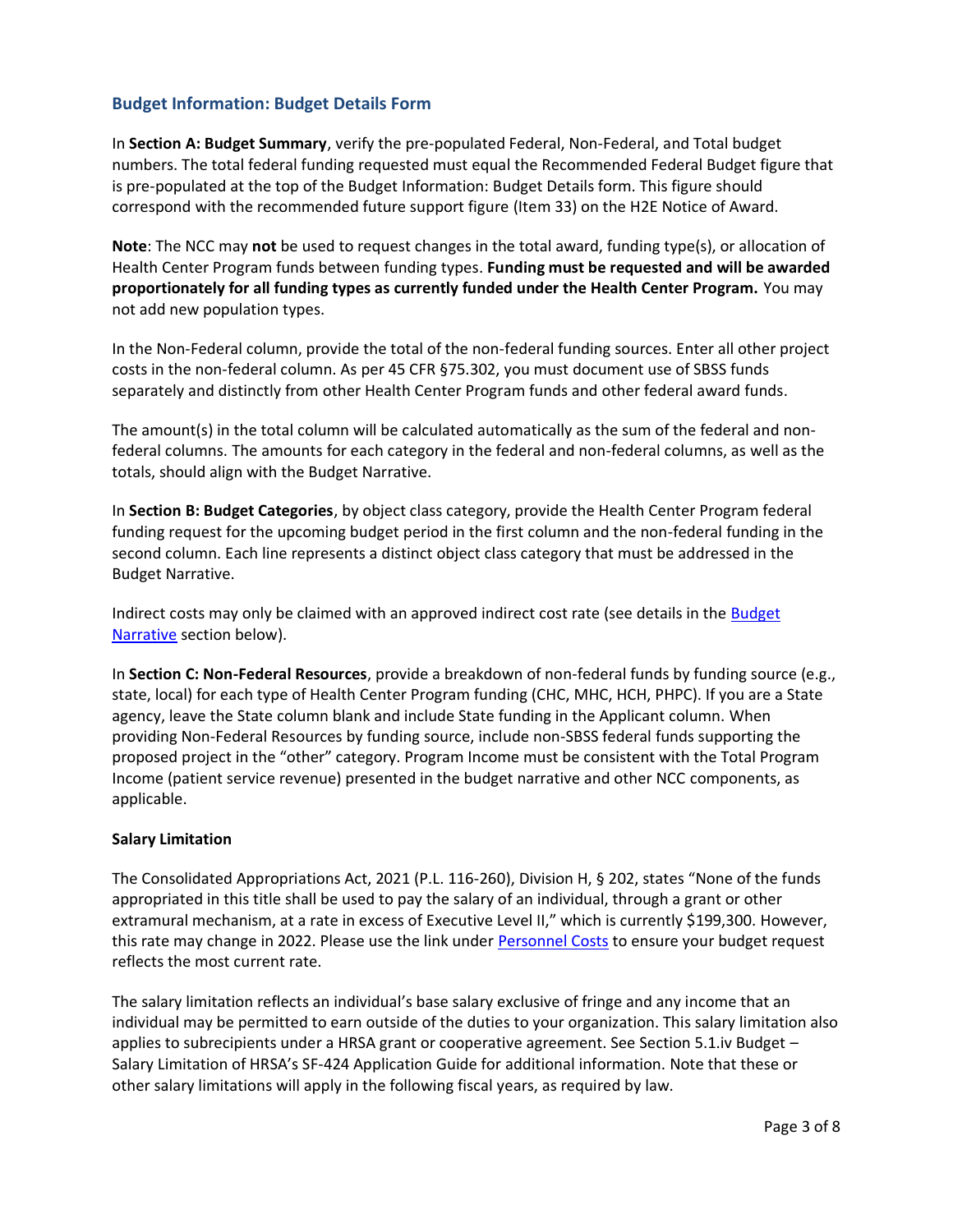### <span id="page-3-0"></span>**Budget Narrative**

You are required to upload a line-item Budget Narrative in EHBs that outlines federal and non-federal costs for the SBSS year 2 budget period (September 1, 2022 to August 31, 2023) by object class category. This attachment should align with the budget information provided in the [Budget Information: Budget](#page-2-0)  [Details form](#page-2-0) and with the [Project Work Plan Update.](#page-4-0) In addition, provide a table of personnel to be paid with federal funds, as shown in the example provided in the Budget Narrative on th[e SBSS TA webpage](https://bphc.hrsa.gov/program-opportunities/school-based-service-expansion). Your budget narrative must:

- Demonstrate that you will use SBSS funds for costs that will increase the number of patients served at school-based service site(s).
- Include detailed calculations explaining how each line-item expense is derived (e.g., cost per unit).
- Not include [ineligible costs.](#page-4-1)
- Provide HRSA with sufficient information to determine that you will use SBSS funds separately and distinctly from other Health Center Program support (e.g., H80 awards).
- Highlight changes from the first budget year (September 1, 2021-August 31, 2022).

Include the following in the Budget Narrative:

<span id="page-3-2"></span>*Personnel Costs:* List all direct hire personnel who will be supported with SBSS funds, and include their name (if possible), position title, percentage of full-time equivalency, and annual salary. SBSS funds may not be used to pay the salary of an individual at a rate in excess of [Executive Level II of](https://www.opm.gov/policy-data-oversight/pay-leave/salaries-wages/)  [the Federal Executive Pay scale.](https://www.opm.gov/policy-data-oversight/pay-leave/salaries-wages/) 2

*Fringe Benefits*: List the components of the fringe benefit rate for proposed direct hire staff. The fringe benefits should be directly proportional to that portion of personnel costs that are allocated for the SBSS project.

*Travel***:** List expenses associated with both local and long-distance travel for consultants, direct hire personnel, and/or contractors. Detail travel costs consistent with the organization's established travel policy and in compliance with [45 C.F.R. § 75.474](https://www.ecfr.gov/cgi-bin/text-idx?SID=23166549941b463167eca9557433aa79&mc=true&node=se45.1.75_1474&rgn=div8).

*Supplies***:** List supplies that support your SBSS project individually, separating items into three categories: office, medical, and educational. Include equipment that does not meet the \$5,000 threshold.

*Contractual Services:* Clearly state the purpose of each contract, including specific deliverables. You must have an established and adequate procurement system with fully developed written procedures for awarding and monitoring contracts.

*Other***:** Include all costs that do not fit into any other category and provide an explanation of each cost. List EHR license fees for new personnel and health information technology, if any.

<span id="page-3-1"></span>*Indirect Costs***:** Include indirect costs in your budget request only if your organization has a negotiated indirect cost rate agreement or is claiming a de minimis rate of 10 percent of modified

 $2$  OPM "Rates of Pay for the Executive Schedule" link on this website has the most current salary limitation.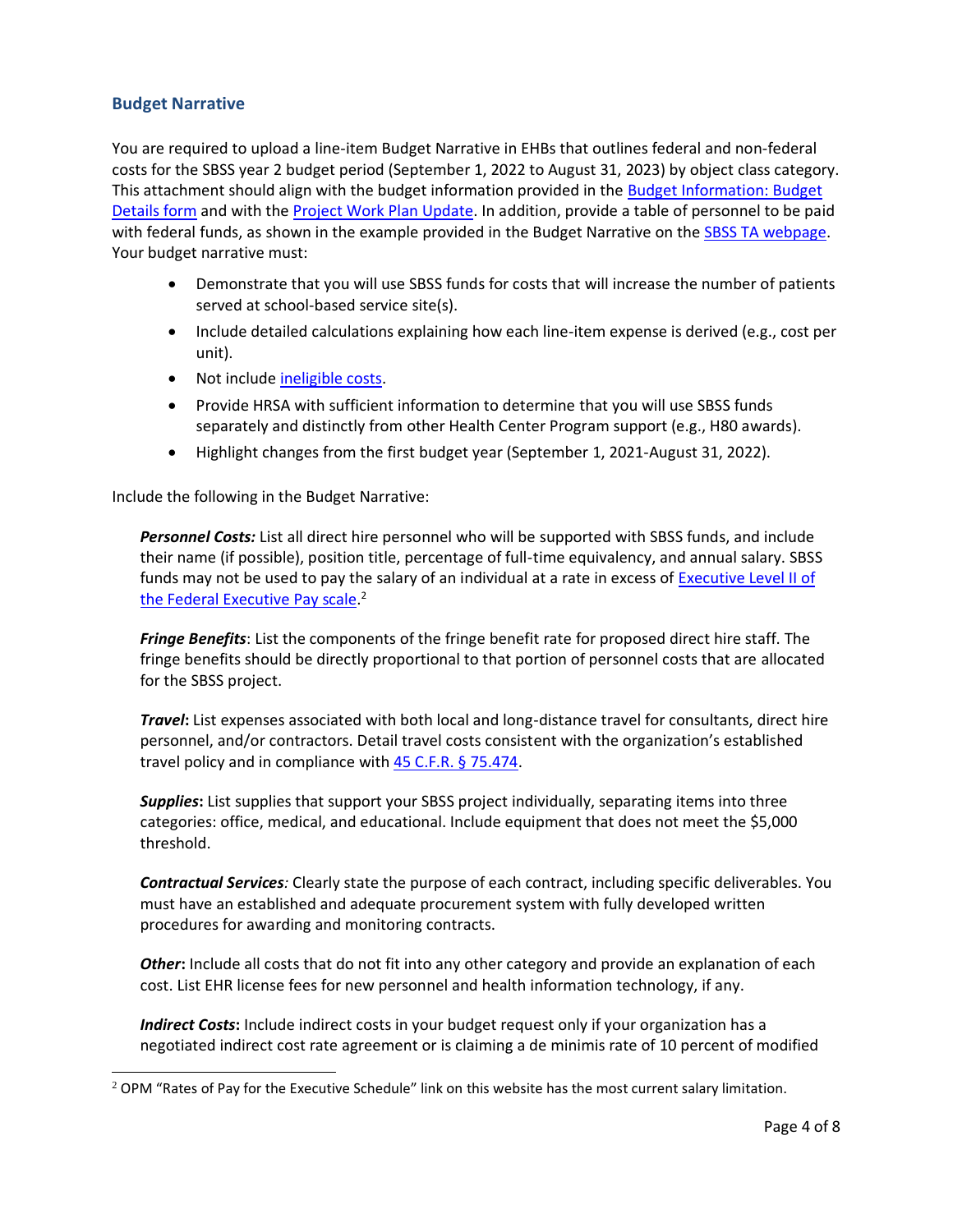total direct costs. If your budget includes indirect costs, you must upload a copy of your most recent indirect cost rate agreement as [Attachment 1: Other Relevant Documents](#page-5-1) or indicate that you are using the de minimis indirect cost rate of 10 percent of modified total direct costs under the requirements detailed at [45 C.F.R. § 75.414.](https://www.govinfo.gov/app/details/CFR-2015-title45-vol1/CFR-2015-title45-vol1-sec75-414)

**Note:** If you carry out all or a portion of their project through a subaward (as defined in [45 CFR part](https://www.ecfr.gov/current/title-45/subtitle-A/subchapter-A/part-75/subpart-A/section-75.2)  [75.2\)](https://www.ecfr.gov/current/title-45/subtitle-A/subchapter-A/part-75/subpart-A/section-75.2), you must document your determination that, at the time such a subaward is made, the subrecipient meets all the Health Center Program requirements. See Chapter 12: Contracts and Subawards of the [Health Center Program Compliance Manual](https://protect2.fireeye.com/v1/url?k=4bcbcba4-1450f370-4bcbfa9b-0cc47a6d17cc-1eed52247e29a86d&q=1&e=eeec7751-629b-43a8-8aaa-369175827bbb&u=https%3A%2F%2Fbphc.hrsa.gov%2Fprogramrequirements%2Fcompliancemanual%2Findex.html) for additional information.

#### **Ineligible Costs**

Year 2 SBSS funds may only be used for allowable costs and may not be used for:

- <span id="page-4-1"></span>• Costs already paid for by other Health Center Program funds;
- Costs for services provided on behalf of a third party;
- Construction activities, including additions or expansions;
- Minor or major alteration/renovation projects (Note: minor alteration and renovation funds that are unobligated may be carried over to year 2 to complete existing projects. However, no new alteration/renovation costs may be added in year 2.);
- Purchase or upgrade of an electronic health record (EHR) that is not certified by the Office of the National Coordinator for Health Information Technology (ONC);
- Purchase and/or installation of trailers and pre-fabricated modular units;
- Facility or land purchases;
- Vehicle purchases (a mobile unit is not considered a vehicle in this case); and/or
- Concrete or asphalt paving of new areas outside of a building.

HRSA recommends the **HHS Grants Policy Statement to facilitate development of an appropriate budget.** 

#### <span id="page-4-0"></span>**Project Work Plan Update**

In your Project Work Plan Update you will:

- Provide an update on activities you proposed in your FY 2021 SBSS application Project Work Plan, and
- Propose new activities that will be supported with SBSS funds, as needed.

Your Project Work Plan Update must outline activities for year 2 (September 1, 2022 – August 31, 2023) that will advance progress on the SBSS objective of increasing the number of patients served at schoolbased service sites. An [example Project Work Plan Update Form i](https://bphc.hrsa.gov/program-opportunities/school-based-service-expansion)s available for your reference.

Your Work Plan Update Form will pre-populate the Focus Area, Activity Category, Activity Subcategory, and Activity Description information from your FY 2021 SBSS application Project Work Plan. Contact your program contact if the project work plan submitted in your application does not match the Project Work Plan Update in EHBs.

You will review and complete the following fields in EHBs for all pre-populated activities: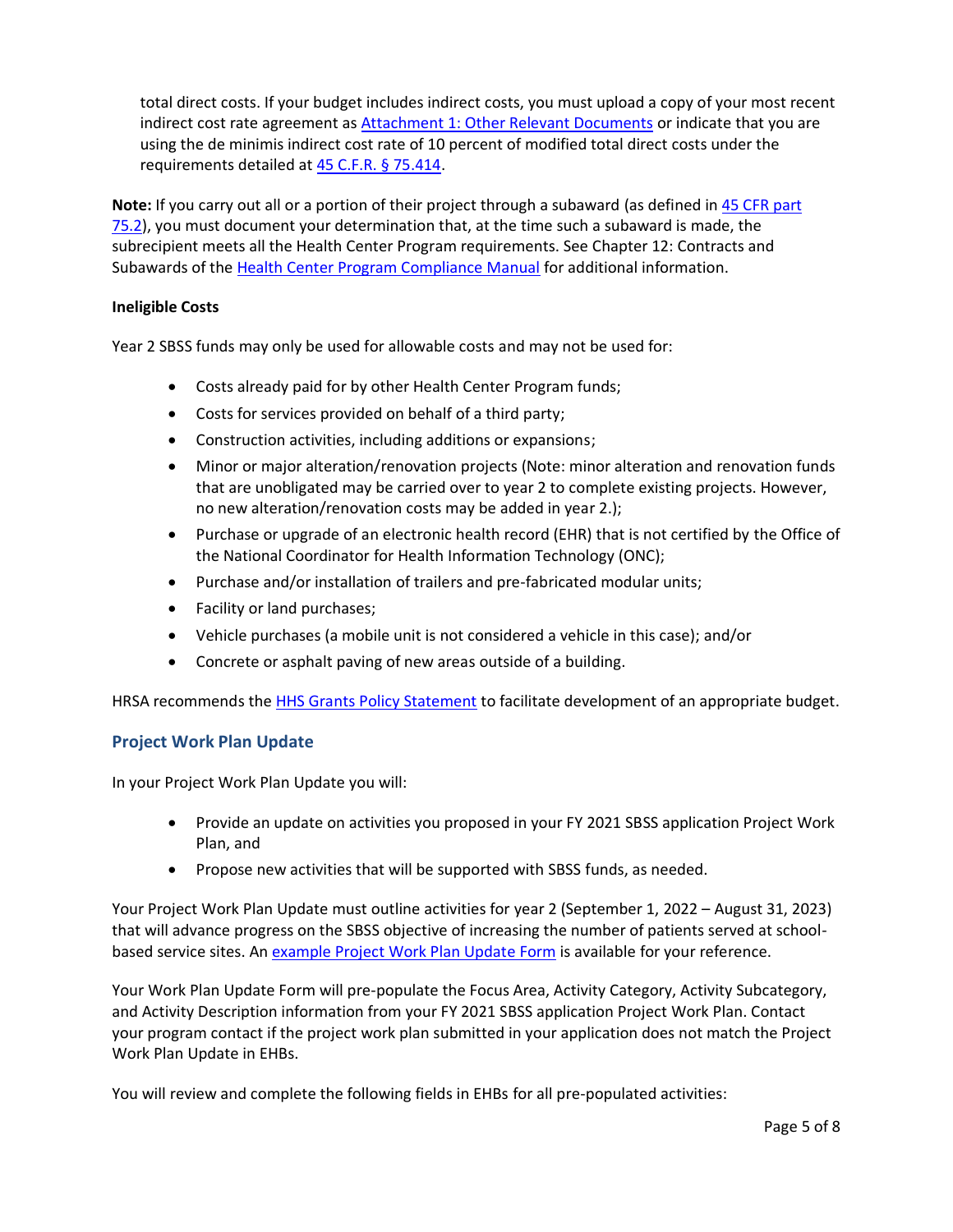- **Activity Progress** 
	- Indicate the completion status (Not started; In progress; Completed; Will not complete; or New) of each [activity.](#page-7-1)
- Activity Progress Update
	- For each activity, describe what has been completed to date and what you expect to complete for the remainder of the current budget period (through August 31, 2022), including an expected completion date.
	- If you are adjusting an activity, describe any activity revisions.
	- For each activity that you mark as 'Will not complete,' explain the reason that you will not complete the activity and indicate if you are proposing a new activity as a replacement.
	- For each activity marked as 'New', explain the reason for adding the activity.

Add activities using the "Add Activity" button, which is located at the top of the screen, above the Project Work Plan Update table. You will complete the following fields for all new activities:

- Focus Area
	- Select a Focus Area for each activity you add using the pre-populated [list of services.](#page-7-2) Your selected focus area must align with the service(s) proposed for expansion in your application.
- Activity Category
	- At least one activity category is required per selected focus area.
	- You may select from the [pre-populated list o](#page-7-3)r write in your own "other" activity category.
- Activity Subcategory
	- At least one activity subcategory is required per selected focus area.
	- You may add new activity subcategories by selecting from th[e pre-populated list o](#page-7-3)r writing in your own "other" activity subcategory.
- Activity Description
	- $\circ$  For each new activity, describe how the selected activity will expand services to increase the number of patients served at school-based service sites. The description must include a timeframe for completing each activity.
- <span id="page-5-1"></span>• Activity Progress Update
	- Provide a reason for adding each new activity (e.g., new activity for year 2 based on lessons learned in year 1 regarding outreach to and enrollment of new school-based patients).

#### <span id="page-5-0"></span>**Attachment 1: Other Relevant Documents**

If applicable upload an indirect cost rate agreement or other relevant documents to support the proposed project as attachment(s).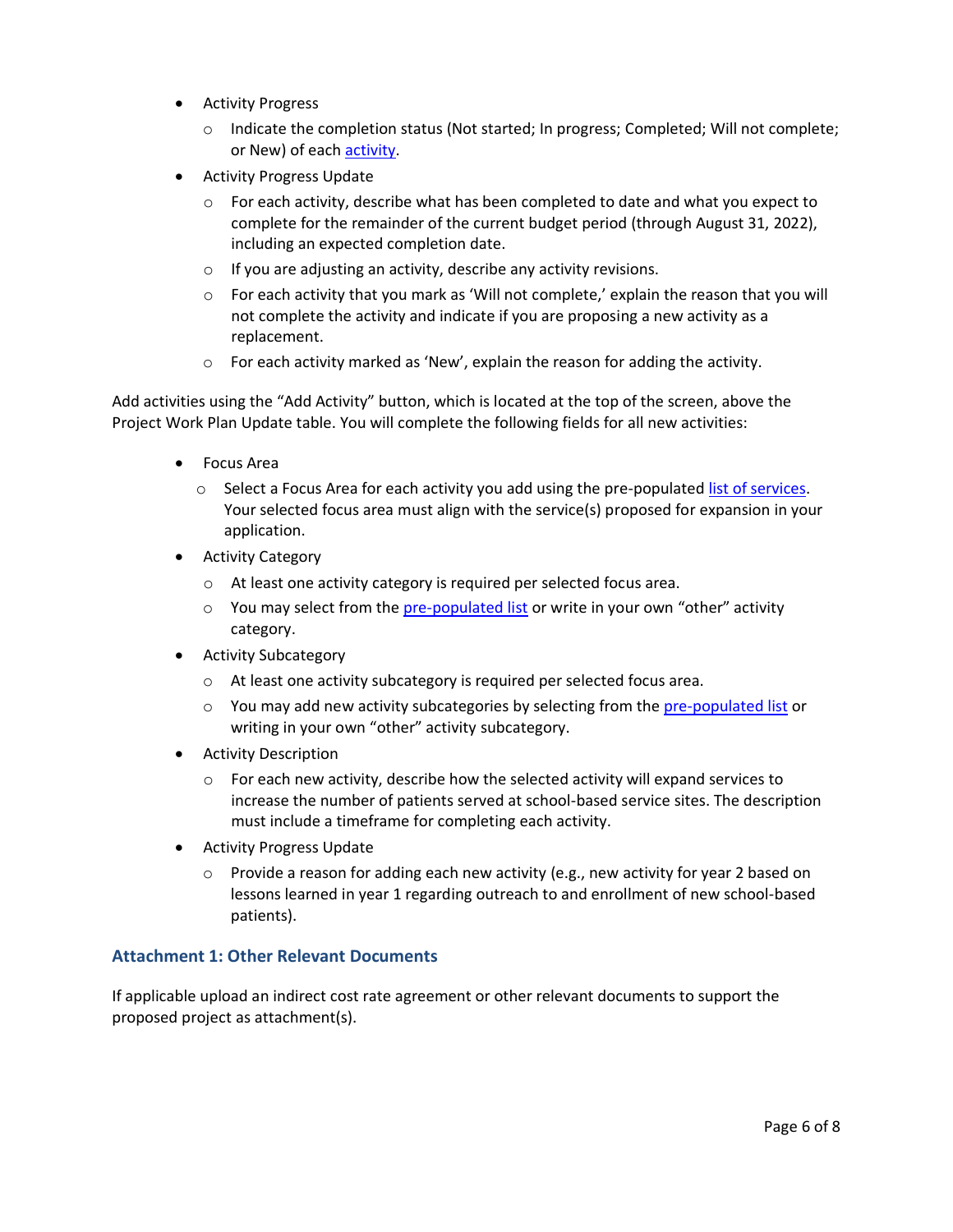## <span id="page-6-0"></span>**Technical Assistance Contacts**

| <b>ASSISTANCE NEEDED</b>               | <b>CONTACT</b>                                                                                                          |  |
|----------------------------------------|-------------------------------------------------------------------------------------------------------------------------|--|
| <b>General Technical Assistance</b>    | The <b>SBSS TA webpage</b> contains example forms, a<br>technical assistance webinar recording, and other<br>resources. |  |
| <b>Budget/Fiscal Questions</b>         | <b>Brian Feldman and Nicole Turner</b>                                                                                  |  |
|                                        | Senior Grants Management Specialist and Grants<br><b>Management Specialist</b>                                          |  |
|                                        | Division of Grants Management Operations                                                                                |  |
|                                        | Office of Federal Assistance Management (OFAM)                                                                          |  |
|                                        | Telephone: 301-443-3190 and 301-443-0770                                                                                |  |
|                                        | Email: bfeldman@hrsa.gov and nturner@hrsa.gov                                                                           |  |
| <b>SBSS NCC Requirements Questions</b> | <b>SBSS Technical Assistance Team</b>                                                                                   |  |
|                                        | 301-594-4300                                                                                                            |  |
|                                        | Submit a Web Request at <b>BPHC Contact Form</b>                                                                        |  |
| <b>HRSA EHBs Submission Assistance</b> | <b>Health Center Program Support</b>                                                                                    |  |
|                                        | 877-464-4772                                                                                                            |  |
|                                        | Contact Health Center Program Support at BPHC<br><b>Contact Form</b>                                                    |  |